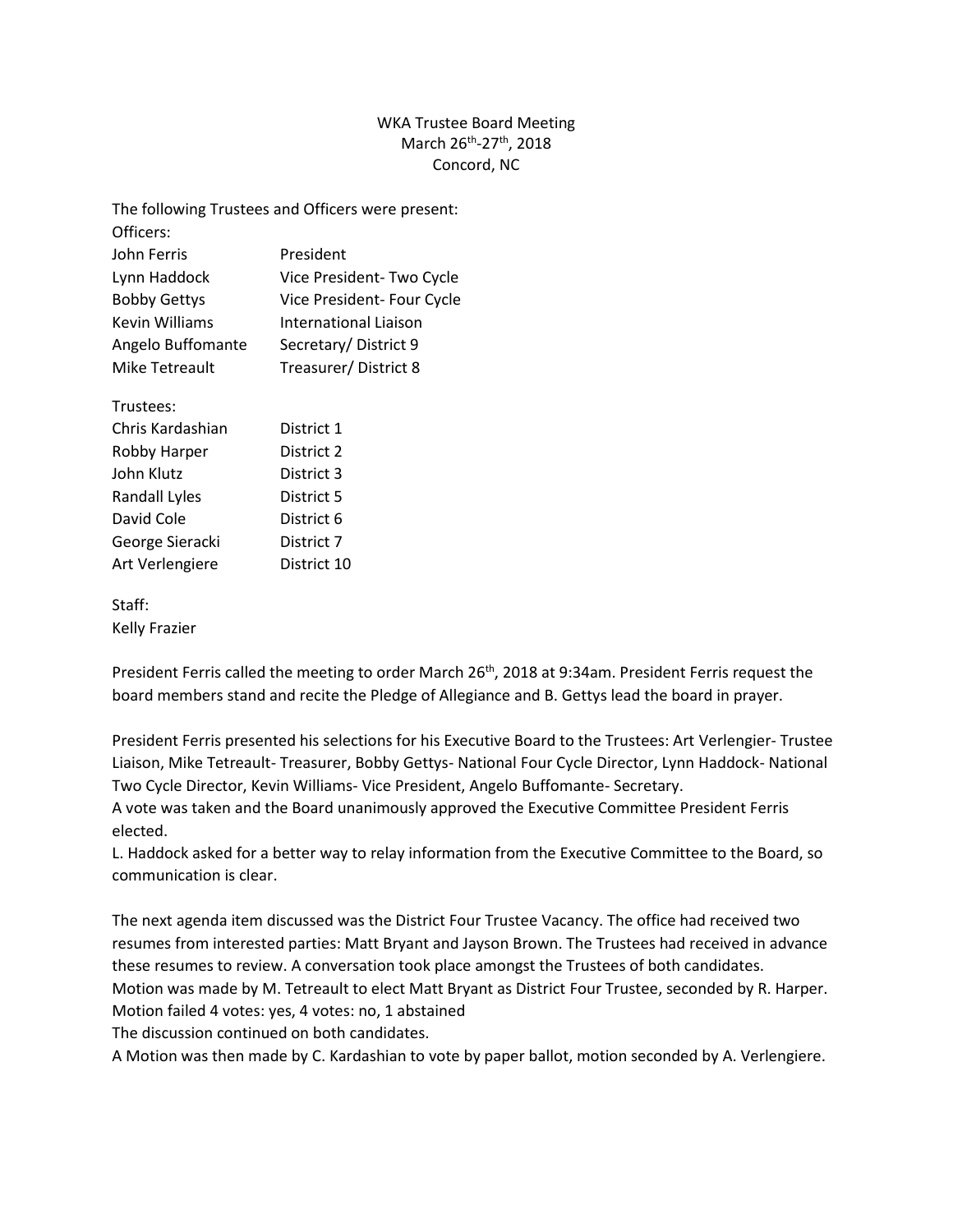The board unanimously approved the paper ballot voting format and paper ballots were distributed among the voting trustees. Each trustee is to write in the name of their candidate. The votes were tallied.

5 votes: Bryant 3 votes: Brown 1 vote: abstained.

Matt Bryant was voted in as District Four Trustee.

President Ferris then stepped out of the room to make the call to M. Bryant to see if he would be able to join the remainder of the board meeting. M. Bryant agreed to join the meeting on March 27<sup>th</sup>.

President Ferris then turned the meeting over to K. Williams to chair.

M. Tetreault presented the board with copies of the finances to review. A balance sheet for 2016 and 2017 comparison was presented along with a Profit & Loss 2016 and 2017 comparison and reviewed, some of the key items explained. A few questions were asked and Treasurer Tetreault provided answers and clarification.

The board took a break for lunch and re-adjourned the meeting at 12:35pm

C. Kardashian asked the trustees for input to the following questions regarding the dirt series: 1) Do dirt racers come to Daytona to race for the purses? 2) If the payouts were less, would fewer racers register? 3) If the payouts were more, would there be more racers? 4) Do the racers have a preference to tire brand? 5) Can we reach out to the dirt community to get their input on what is most important to them to grow the sport? R. Lyles and J. Klutz explained how the payouts got introduced in Dirt Karting and why it tends to be important to draw karters in for the entries and the kart count and payouts and minimum kart count. The discussion continued with a question about running spec tires versus an open tire.

C. Kardashian presented to the board a topic that had been tabled from a previous conference call: Push back bumpers. Some people feel the rough driving in karting is increasing and an issue within the karting and WKA organization and would push back bumpers help with that? Is it a fool proof way to eliminate rough driving? No. But maybe it would help eliminate and deter people and could help lessen the incidents that occur. One question presented, "what do we do about brake checking? "How do we prove someone didn't brake check someone on purpose?"

The rough driving discussion continued, and most board members feel that the sport has gotten safer. Safety practices and kart design continue to improve, making it safer for the karter. It's everyone's responsibility, the karter, teams, parents and organizations responsibility to all get on the same page to make it safer.

A mounting bracket for the push back bumper was sent around the conference room for the trustees to review, an explanation of how they work was given. A few questions were answered on mounting, multiple uses, and if all bumpers fit the pushback bumper kit.

After some more discussion, the board feels that this is a topic that should go to the ManCup Competition Committee for review and discussion.

President Ferris updated the board on where Stadium View Network was on airing the filming of the Daytona event. SVN is a network that is aired in 50,000 sports bars across the US and staring in Pittsburgh, WKA karting events will be filmed and aired live through that channel. Some of the kinks are still being worked out with SVN, they were supposed to be at GoPro, filming live but were unable to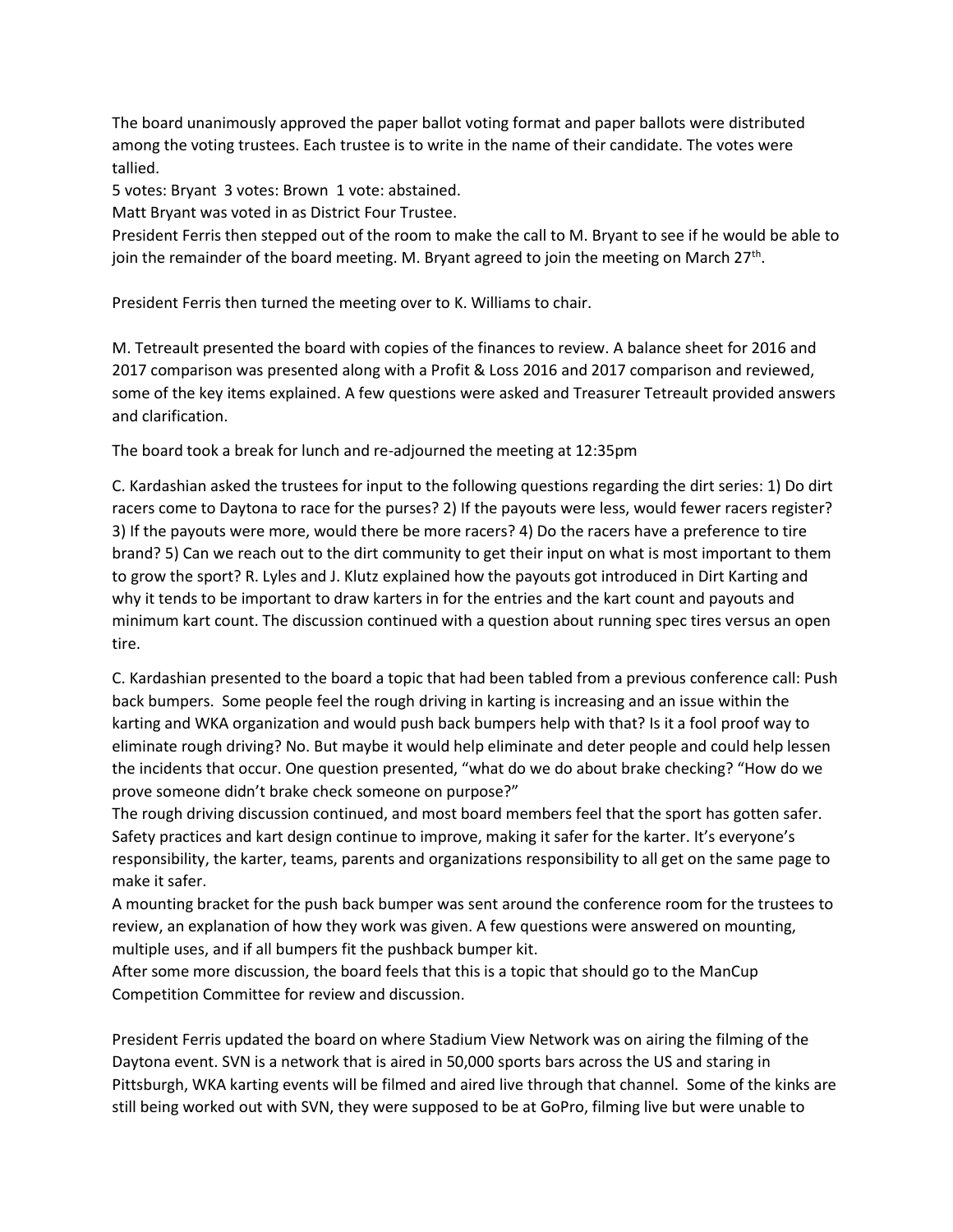make it due to technical issues. CBS Sports has now contracted with Stadium View promotion to show our karting events after SVN has aired them first. We are still waiting on SVN to advised us where and when they will be aired.

K. Williams updated the board on the performance of our social media platforms, since WKA has started utilizing them more to help promote WKA. He presented information to the board on the viewers demographics, interactions and what the top liked, and commented items were on. He provided recommendations of how to increase traffic to our website and social media pages. WKA had recently added a "Start Karting" tab to our website, to help educate those who are new to karting as to how to get started. We hope to continue to improve the website, by adding back in a store, where people will be able to purchase tech manuals and WKA merchandise.

G. Sieracki addressed the board on the future and direction of WKA, he recommended reaching out to some marketing companies for ideas. The board agrees that this is something we need to pursue, and will start making the steps in that direction.

K. Williams continued the discussion of the future direction of WKA and updated the board on one of our new ManCup sponsors Race Face Brand Development and what they would like to partner with WKA on doing a weekly podcast and driver interviews and offering the Tel-Med program. This points in the social media direction that WKA is moving towards improving upon.

The office staff requested the board to possibly start looking at the 2019 schedule for all series. The board agreed that having the ManCup Series schedule August would be great. The Road Race Schedule can be a little tricky to get it out that early, due to some of the Kart Clubs not having their schedule done until November, but will work towards getting it out in September of 2018 for the 2019 season.

M. Tetreault proposed to the board, that when a trustees vote "no" to a motion, that it should then be recorded in the minutes as to why they chose to vote "no". M. Tetreault was asked why this was being proposed, and he explained that some members would like to know why someone voted no. The board came to an agreement that if a member has questions regarding the posted minutes and why a decision was made they should direct their questions to their trustee. A new statement will be added to the end of the minutes stating " If you have any questions or comments about these minutes, please contact your trustee"

Motion made by M. Tetreault to adjourn the meeting at 5:00pm, seconded by J. Klutz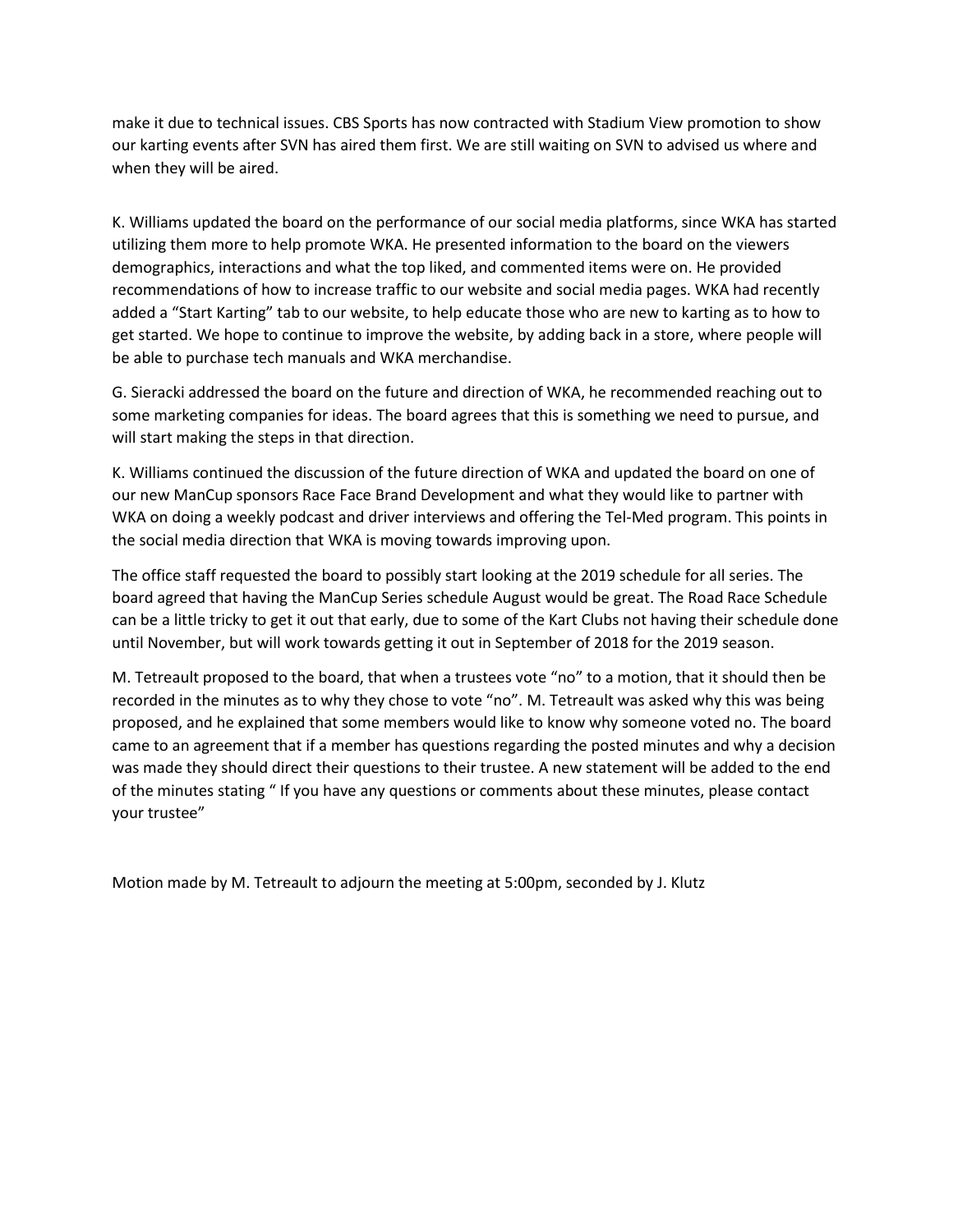| The following Trustees and Officers were present: |  |
|---------------------------------------------------|--|
|                                                   |  |
| President                                         |  |
| Vice President-Two Cycle                          |  |
| Vice President- Four Cycle                        |  |
| International Liaison                             |  |
| Secretary/District 9                              |  |
| Treasurer/District 8                              |  |
|                                                   |  |
| District 2                                        |  |
| District 3                                        |  |
| District 4                                        |  |
| District 5                                        |  |
| District 6                                        |  |
| District 7                                        |  |
| District 10                                       |  |
|                                                   |  |
| District 1                                        |  |
|                                                   |  |
|                                                   |  |

8:35am K. Williams brought the meeting to order.

The board welcomed new District 4 trustee Matt Bryant.

President Ferris asked M. Bryant to advise the board on the current status of the dirt track race programs and series and how dirt racing is currently going. M. Bryant advised the board of the current tech issues and tire issues that were going on in the dirt karting industry. R. Lyles and L. Haddock both agreed that the WKA Tech rules for dirt are current and up to date.

With the help of M. Bryant a Dirt Racing Series Committee being created would be the first step. M. Bryant, J. Klutz, R. Lyles, M. Tetreault, B. Gettys and L. Haddock, agreed to be on the committee. The board agreed that a formal structure from track to track and rule package would help drivers and teams be competitive and consistent. It is currently hard to run the dirt rules that each different track and series has because nothing is consistent.

The question was brought up as to "What can WKA do for the tracks". M. Bryant advised the board that within the dirt industry there are inconsistent rules, insurance claims not getting paid, track issues and appeals- WKA with their current structure can help sanctioned tracks with this with their current rules package and insurance package they have in place.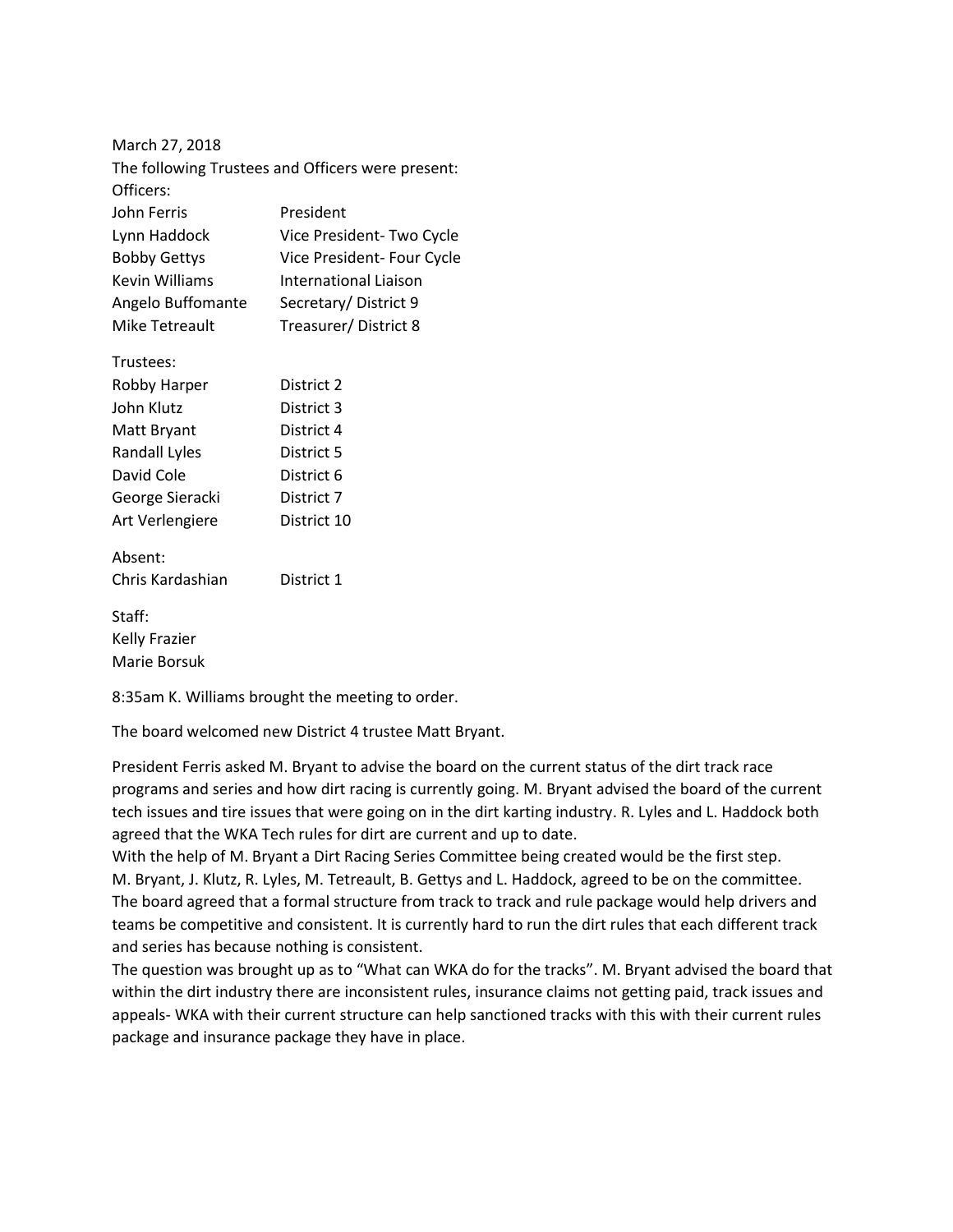9:25am R. Harper calls for a closed door meeting with the Trustees only and ask the executive committee to leave the room. Board members currently present at this time were J. Klutz, G. Sieracki, D. Cole, M. Tetreault, A. Buffomante, A. Verlengiere, M. Bryant, R. Harper and R. Lyles.

R. Harper suggested that the board look to electing a Chairman of the Board. The Chairman of the Board would help oversee that day to day operations of the office and allow the President to do other duties, such as building relationships with tracks and sponsors.

Motion made by R. Harper to appoint M. Tetreault as Chairman of the Board.

Seconded by D. Cole

The discussion continued as to the expectations of the Chairman of the Board. According to the bylaws of WKA- the Chairman must be a current trustee or have served in that capacity within the last 3 yrs. A. Buffamante questioned the need for the position of the Chairman of the Board, and what would the chain of the command be between the President and the Chairman of the Board.

Vote: M. Bryant- yes, D. Cole- yes, S. Sieracki- yes, J. Klutz- yes, R. Harper- yes, A. Verlengiere- no, R. Lyles- no, M. Tetreault- abstained.

Motion passes.

M. Tetreault is now Chairman of the Board and A. Buffomante is currently chairing the trustee meeting.

R. Harper- addressed the trustees and advises them that he is not happy with the current president's performance. Mr. Harper feels that President Ferris should be removed from his presidency position of WKA. The code of regulations states that the president is to be transparent. R. Harper listed out several contracts signed without the boards consent or knowledge and where President Ferris has not been transparent which he feels has made a negative financial impact on WKA. R. Harper also explained to the board that losing the Gold Cup Series hurt WKA and the road racers are also unhappy with the current WKA leadership. A. Buffomante expressed to the board, that he disagrees with the statements of R. Harper, these were the same statements given by R. Harper back in the Sept. 6<sup>th</sup> & 7<sup>th</sup>, 2017 meeting when President Ferris was re-elected for a 3 yr term. D. Cole also advised the trustees that he has also heard the same thing from a lot of the ManCup members that they are also not happy with the current leadership and direction of WKA. The 2018 season that was planned out and handed to the board is going to hurt the ManCup program this year, because everything is on the east coast and the people in the Midwest are not wanting to drive that far for every race.

Motion made by R. Harper to remove John as President of WKA, seconded by G. Sieracki. Vote: M. Bryant: yes, D. Cole: yes, S. Sieracki: yes, J. Klutz: yes, R. Harper: yes, A. Verleinger: no, R. Lyles: no, M. Tetreault: yes, A.Buffomnte: no Motion passes.

K. Williams was asked to rejoin the trustees.

A. Buffomante stepped out of the conference room to advised Mr. Ferris that he was no longer President of WKA.

The Trustees asked Vice President Williams to step forward as president. Mr. Williams accepted. Motion made to elect K. Williams as President of WKA, seconded by G. Sieracki. All in favor, no one opposes, motion passes. 11:30 am lunch break